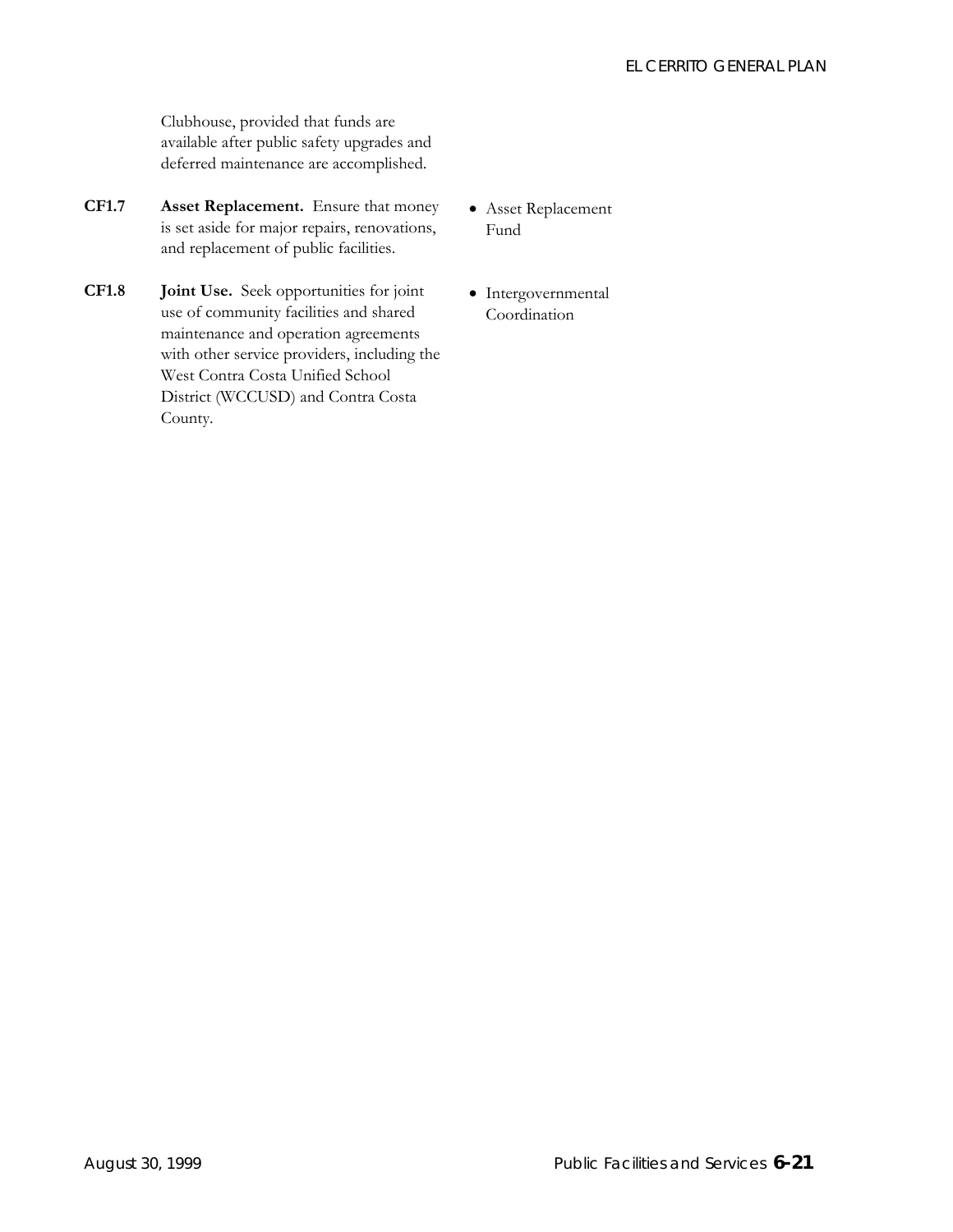# **PUBLIC SERVICES AND INFRASTRUCTURE**

# **A. Setting**

In addition to providing public safety services, police, fire protection, emergency medical services, and emergency preparedness, the City also provides a storm drainage system, a recycling center and curbside collection of recyclable materials, and manages and maintains facilities located in the public rights-of-way. Other community services are provided by regional agencies, including East Bay Municipal Utility District (EBMUD), which provides the City's water supply and wastewater treatment; Stege Sanitary District, which provides wastewater collection; East Bay Sanitary Company, which provides solid waste collection and disposal; and the West Contra Costa Unified School District (WCCUSD), which provides elementary and secondary schools. The following section discusses needs, goals, and policies for those services provided by the City.

# *Police Services*

The El Cerrito Police Department provides police services throughout the City, including community policing and education programs that involve citizens in crime prevention. A recent enhancement to the department's operations is a Bicycle Patrol program, partly in response to community concerns about crime activity on the Ohlone Greenway (BART) bicycle path. The police operate out of the Public Safety Building at 10900 San Pablo Avenue, which they share with the Fire Department.

The Police Department has a number of intergovernmental partnerships that provide and support police services. The Richmond Police Department provides emergency police dispatching and, starting in 2000, will provide communications for all emergency services as well as normal operations under contract to El Cerrito. The El Cerrito Police Department is working with Contra Costa County to coordinate all police records management by the year 2000. Moreover, the El Cerrito Police serve on a West Contra County Narcotics Task Force with other City staff and with state and federal agencies to cooperate on drug enforcement. Lastly, the Police Department contracts with the State of California for the California Identification System to use its computer technology to evaluate fingerprint evidence for the identification of criminals.

# *Fire Protection Services*

The El Cerrito Fire Department operates two fire stations in the City, including the newly constructed Station 72 on Arlington Boulevard. The Department ensures a full range of fire suppression and emergency services through joint operations agreements with the City of Richmond Fire Department and West County (Contra Costa) Fire District. The El Cerrito Fire Department directly serves Kensington under a contract with the Kensington Fire Protection District. The East Richmond Heights portion of the planning area is served through joint response agreements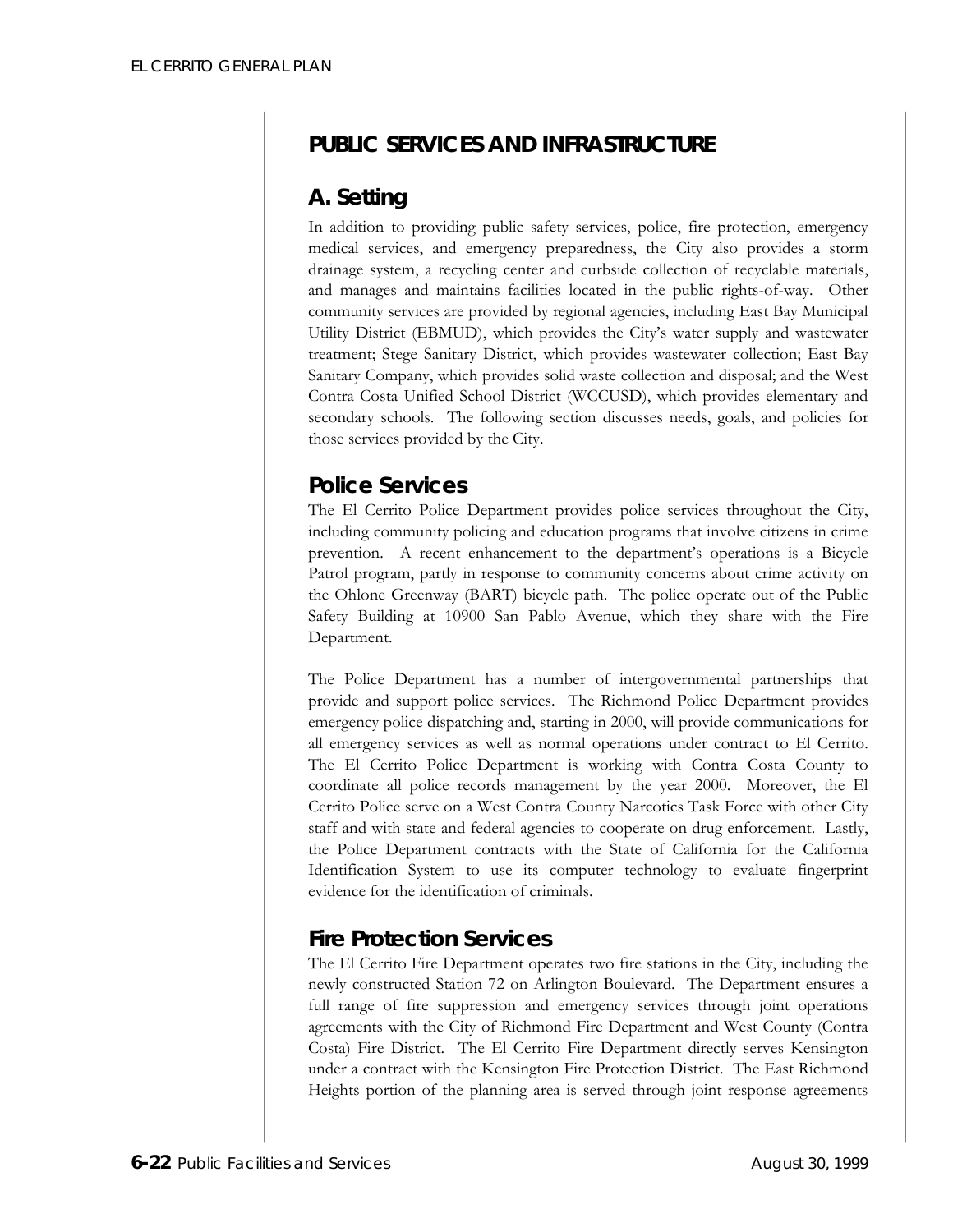with the Richmond and Contra Costa County Fire Departments. The service area of the Department includes four areas that have been identified as "Very High Fire Hazard Severity Zones" by the California Department of Forestry: the El Cerrito Hills Area; the Canyon Trail Area; Cerrito Creek adjacent to Albany Hill; and nearly the entire community of Kensington. In these areas the City has established standards for vegetation management to reduce fire hazards.

## *Storm Drain Facilities*

The City has completed the first phase of a comprehensive storm drain rehabilitation program, funded by a \$6.3 million bond issue in 1993. Through this program, the City has addressed the highest priority needs in the storm drain system, reducing the incidence of system overflows and localized flooding during periods of heavy rain (with only three problem sites reported during the heavy rains of this past winter). Following completion of the first phase improvements, the City plans to undertake a follow-up assessment to determine remaining system improvement needs to ensure adequate system capacity and proper long-term functioning. Because the City's creeks are an integral part of the storm drain system, the current effort has also been exploring opportunities for creek restoration. In the past several years, three creek sites have been restored as part of the storm drain improvement program. As of 1999, the City is budgeting approximately \$25,000 per year for creek restoration in order to met its federally mandated NPDES requirements.

## *Recycling Services*

The City operates a Recycling Center at the east end of Schmidt Lane. The Center serves as a processing facility for the materials collected by City's commercial and residential recycling programs, as well as a popular drop-off site that serves the region. The Center collects approximately 4,300 tons of recyclable materials each year, 2,500 tons of which are through its drop-off program. The East Bay Sanitary Company, the City's franchised refuse and green waste hauler, began providing a residential curbside green waste collection program in April 1997, which diverted 1,883 tons of compostable materials in its first year of operation. El Cerrito is one of five member cities of the West Contra Costa Integrated Waste Management Authority, which establishes contracts and rates for refuse disposal and green waste composting services, and provides regional education and program planning for waste diversion. Recycling has been and will continue to be an important part of the City's and the region's integrated waste management program.

## *Public Rights-of-Way*

The City is responsible for the management and maintenance of facilities located in the public rights-of-way, including streets, signals, sidewalks, pathways, curbs and gutters, street trees, signage, and street lights (with the exception of San Pablo Avenue from the City's southern boundary to Cutting Boulevard, which is State Route 123 and therefore managed and maintained by CalTrans). Chapter 5, Transportation and Circulation, includes additional discussion and several policies on rights-of-way.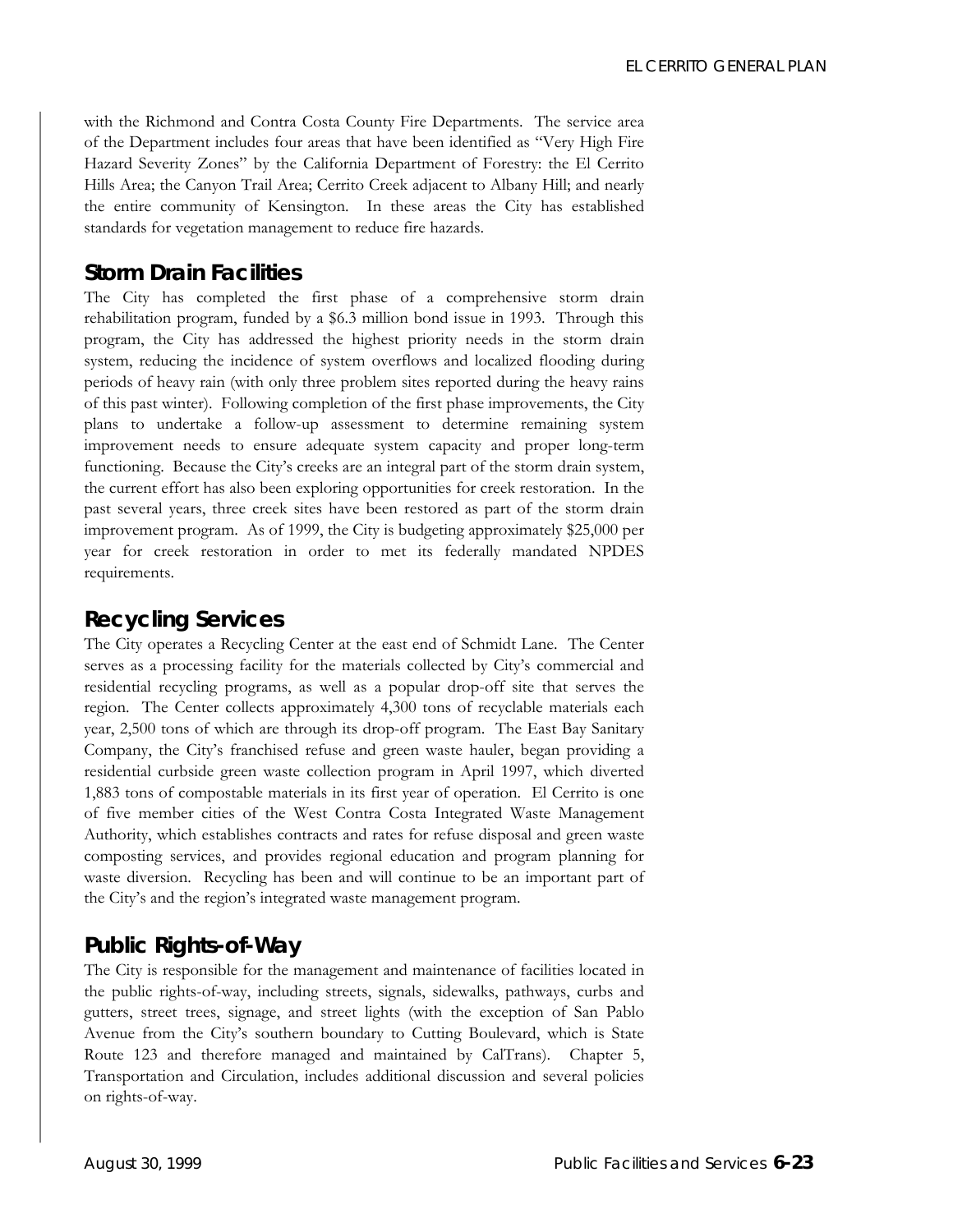# **B. Trends**

In addition to the existing deficiencies in public services and facilities, the projected growth and development in El Cerrito will contribute additional demand. As the City continues to grow there will be an increasing demand on public safety services. The Police Department is currently facing potential staff reductions due to ongoing fiscal constraints. The Department is also seeking funds for a major seismic retrofit and expansion of the City's Public Safety Building. The Fire Department is also concerned with the increasing fuel loads in the City's parks and the wildland interface in East Richmond Heights (where there is no fuel reduction ordinance in effect). The needed seismic retrofit and expansion of the City's Public Safety Building is also an issue for the Fire Department, as is the need for improvements to EBMUD's water supply system in the City.

Deferred maintenance has taken a toll on many streets, creating a pressing need for resurfacing and other improvements.The City estimates that approximately \$5 million is needed to address existing deferred maintenance issues for asphalt resurfacing. Subsequent to this investment, an ongoing program of preventive maintenance could address street pavement needs within the current budget framework (approximately \$250,000 annually).

The City Council, at its 1999 annual goal setting session, adopted a five-year goal of investment in City infrastructure and facilities. It adopted an applicable high priority action item to expand enhancement and restoration of El Cerrito creeks, with a watershed emphasis.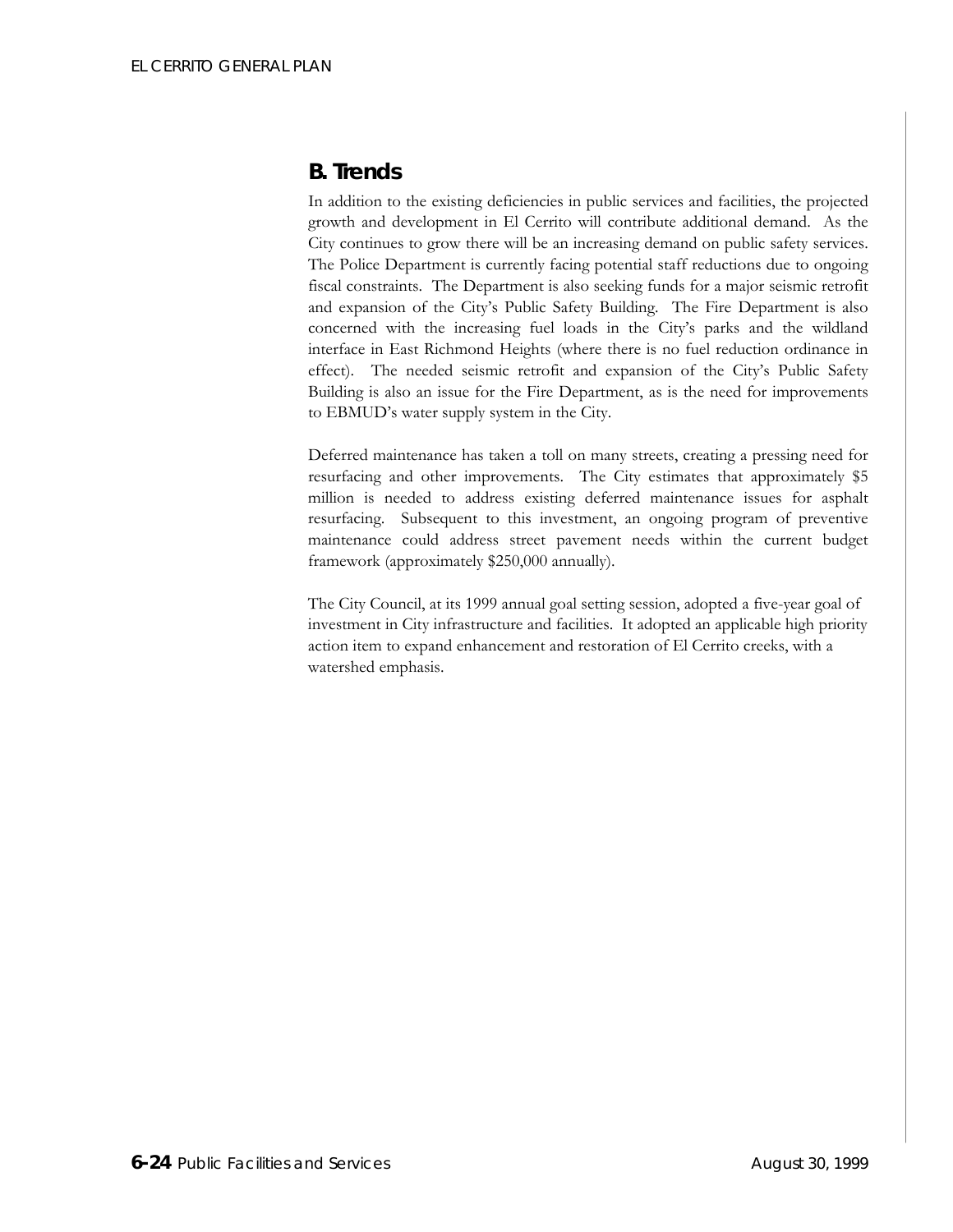# **C. Goals and Policies**

The Implementation Measures associated with each policy are described at the end of this chapter.

## *Police Services*

**Goal PS1: An adequate, comprehensive, coordinated law enforcement system consistent with the needs of the community.**

## **Policies Policies Policies Implementation Measures**

- **PS1.1** Development Review. Prior to approval of new development, the Police Department shall be requested to review all applications to determine the ability of the department to provide protection services. The ability to provide protection to existing development shall not be reduced below acceptable levels as a consequence of new development. Recommendations such as the need for additional equipment, facilities, and adequate access may be incorporated as conditions of approval.
- **PS1.2** Development Design. Development design should address public safety issues – encourage use of technology to support defensible design, encourage neighborhood social interaction, maintain eyes on the street, and support a clean and orderly public appearance.
- **PS1.3 Service Level.** Maintain the current service level of 1.26 officers per 1,000 daytime population, provided adequate financial resources are available.
- **PS1.4 Police Data and Statistics.** Maintain and monitor calls for service data and publish annual statistics.
- Development Review
- Public/Private Partnerships

• Development Review

- Annual Budget
- City Policy
- City Policy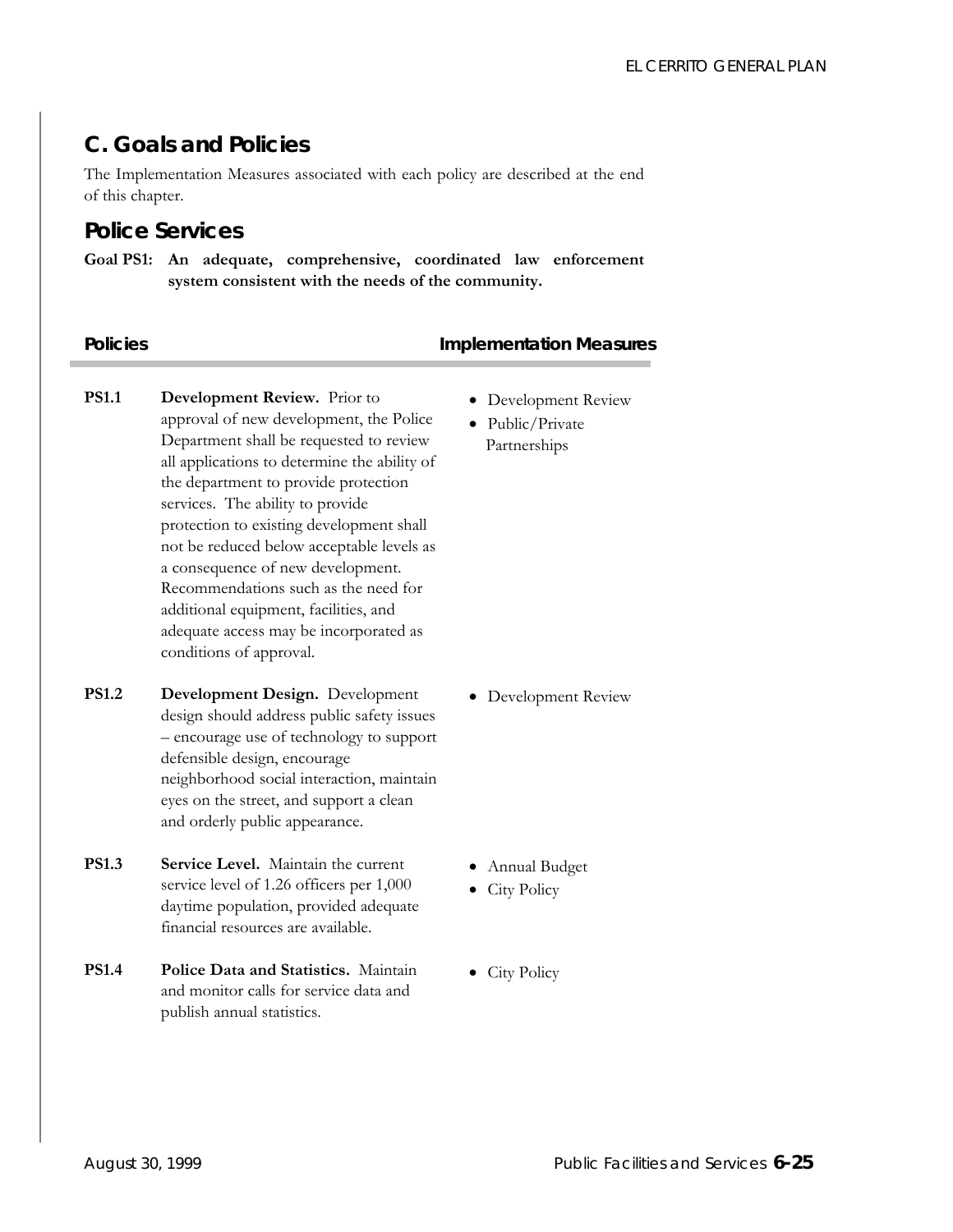- **PS1.5 BART Facilities.** Maintain bicycle patrols on the BART bicycle paths and continue to cooperate with BART police regarding the policing of the BART linear park and BART parking lots. • City Policy
- **PS1.6 Community Outreach.** Maintain community outreach programs to promote public education on crime prevention and to discourage and deter crimes in the community.
- **PS1.7** Traffic Enforcement. Ensure safe streets for all vehicles, bicycles, and pedestrians through adequate traffic enforcement.
- Annual Budget
- Intergovernmental Coordination
- Annual Budget
- Public/Private Partnerships
- Annual Budget
- City Policy

## *Fire Services*

**Goal PS2: A community that has minimized the risks to lives and property due to fire hazards.** 

**PS2.1** Development Review. Prior to approval of new development, the applicant will be required to demonstrate that adequate emergency water supply, storage, and conveyance facilities, and access for fire protection either are or will be provided concurrent with development. The ability to provide protection to existing development shall not be reduced below acceptable levels as a consequence of new development. Recommendations such as the need for additional equipment, facilities, and adequate access may be incorporated as conditions of approval.

## **Policies Implementation Measures**

- Development Review
- Public Facilities Fee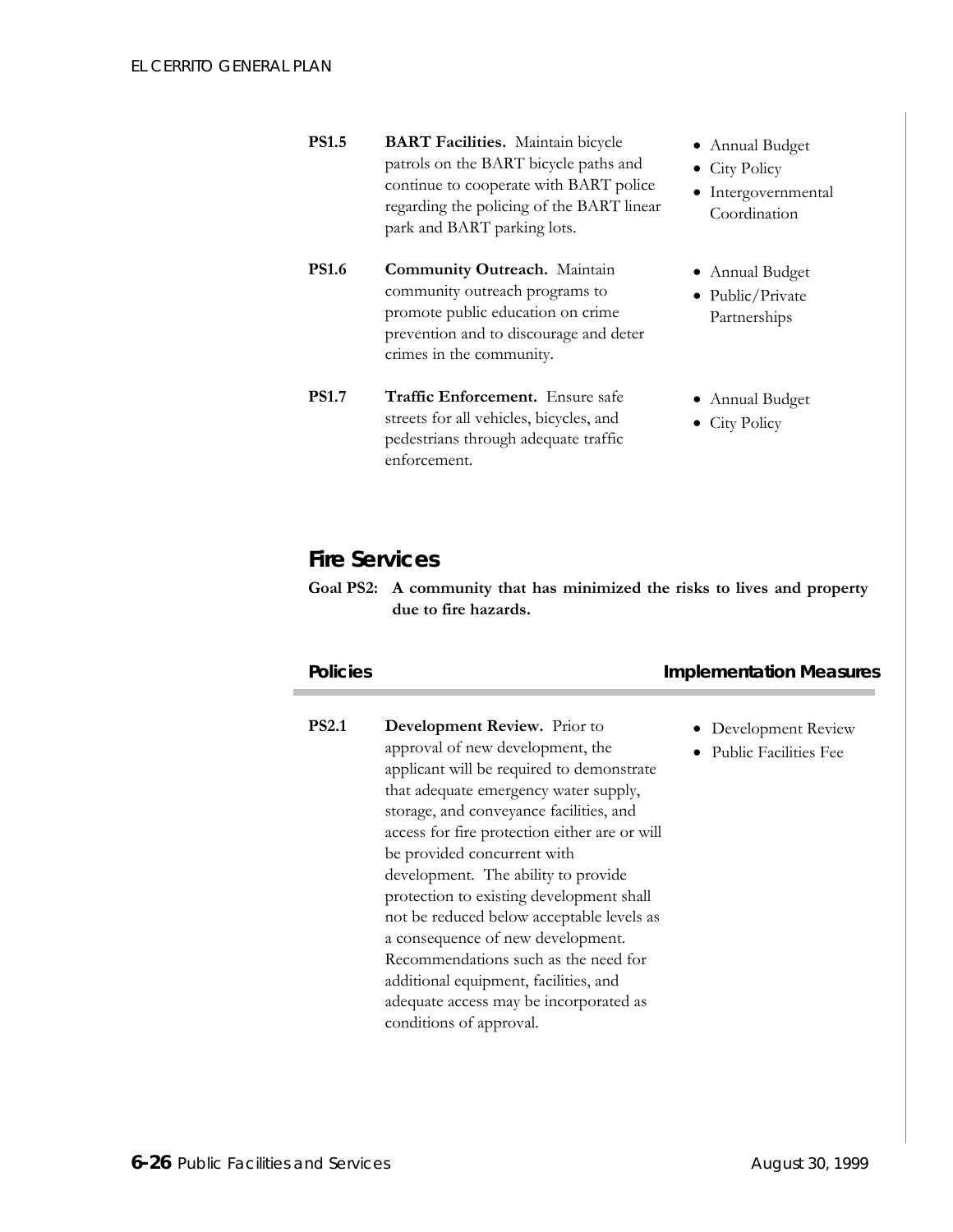- **PS2.2 Response Time.** Maintain an average emergency response time for the first fire engine of less than six minutes for 95 percent of all emergency calls for service, provided adequate financial resources are available.
- **PS2.3 Fire Protection Rating.** Maintain or improve the City's existing ISO fire protection rating of 3.

**PS2.4 Vegetation Management.** Continue to maintain the Fire Hazard Reduction Program.

- **PS2.5 Fire Data and Statistics.** Continue to maintain and monitor a response time log and compile and publish annual statistics.
- **PS2.6 Update Codes and Ordinances.**  Review, amend, and update at regular intervals all relevant public codes and ordinances to incorporate new technologies and fire standards.
- **PS2.7** Facility Review. Review at regular intervals all fire facilities in the community to ensure their adequacy in relation to such factors as fire hydrant capacity, peak load water requirements, fire access roads to wildland areas, and fire protection factors.
- **PS2.8 Water Supply and Pressure.** Monitor and improve water supply and pressure for fire fighting, with particular attention to the wildland interface.
- **PS2.9 Fire Protection Upgrades.** Monitor and seek funding for water supply system upgrades necessary for fire protection along the wildland interface and in the event of a major earthquake.

• Annual Budget

- Annual Budget
- Annual Budget
- Intergovernmental Coordination
- Fire Hazard Reduction Program
- City Policy
- Annual Budget
- City Policy
- Annual Budget
- City Policy

- Annual Budget
- Intergovernmental Coordination
- Annual Budget
- Grant Funds
- Intergovernmental Coordination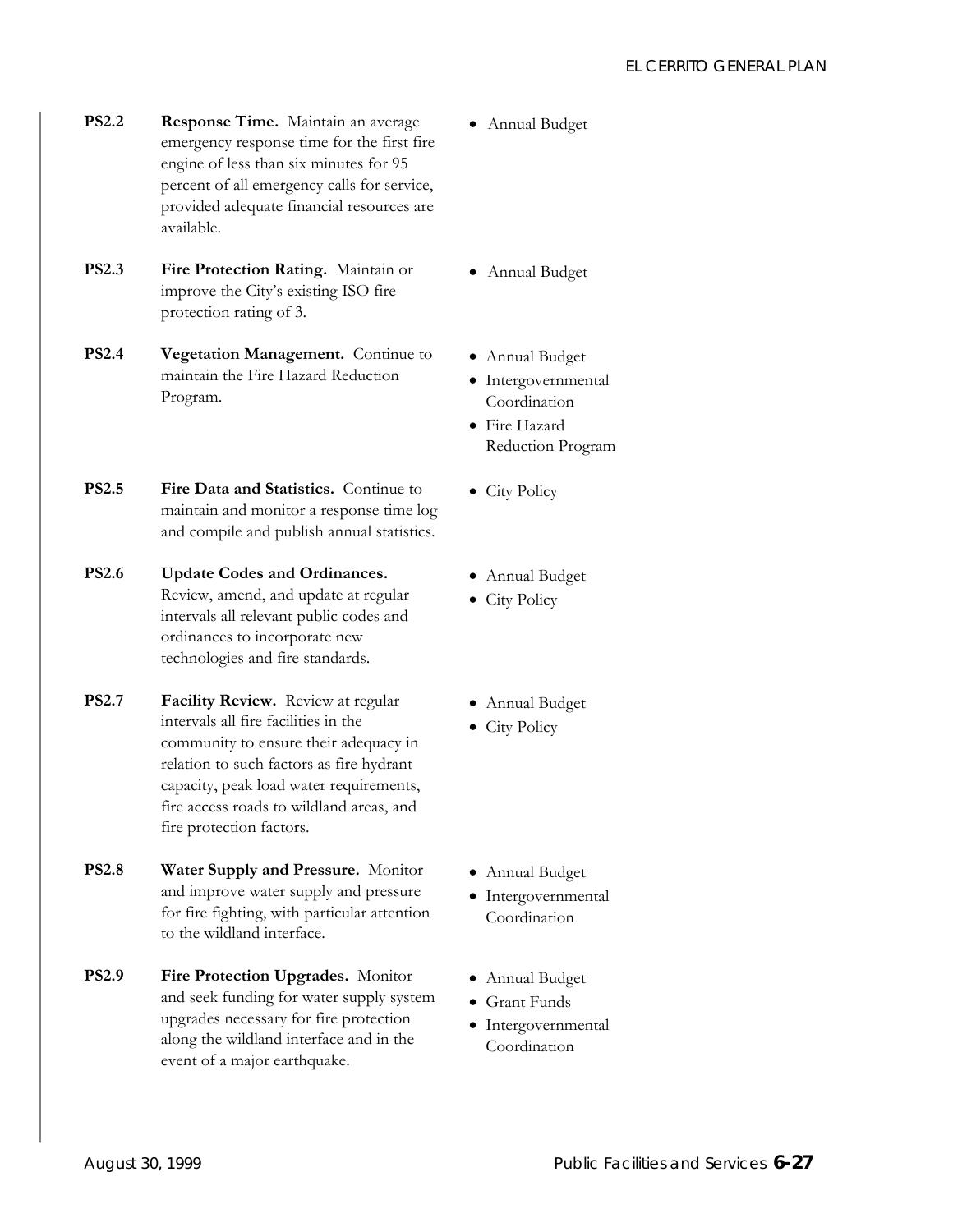- **PS2.10 Reducing Fuel Loads.** Work with the City's Fire Department and Community Development Department to reduce the risk of wildland fires by reducing fuel loads in City parks and open areas. Work with botanists and wildlife biologists to reduce fire loads in a sustainable manner, so as not to adversely impact native plant and animal communities.
- **PS2.11 Fire Access.** Establish and maintain a system of fire trails and Fire Department access points to ensure rapid access to parks, rights-of-way, and isolated parcels of property.
- **PS2.12 Inter-Agency Coordination.** Cooperate and coordinate with the City of Richmond and Contra Costa County Fire Department to reduce the risk of fires along the wildland interface in the East Richmond Heights area.
- **PS2.13 Joint Response Agreements.** Maintain and improve the City's ability to participate in existing joint response agreements that enhance its ability to respond to fire, EMS, or disaster needs.
- Annual Budget
- City Policy
- Public/Private Partnership
- Hillside Natural Area Vegetation Management Plan
- Development Review
- Intergovernmental Coordination
- Annual Budget
- Intergovernmental Coordination
- Annual Budget
- Intergovernmental Coordination

# *Public Infrastructure* − *Public Rights-of-Way and Storm Drains*

**Goal PS3: Safe and adequate public infrastructure to serve El Cerrito's residents, now and in the future.** 

| <b>Policies</b> |                                                                                                                                                 | <b>Implementation Measures</b>                            |
|-----------------|-------------------------------------------------------------------------------------------------------------------------------------------------|-----------------------------------------------------------|
| <b>PS3.1</b>    | Development Approval. Approve new<br>development only if the capacity of public<br>infrastructure is in place or can be<br>reasonably provided. | • Capital Improvements<br>Program<br>• Development Review |

### **6-28** Public Facilities and Services August 30, 1999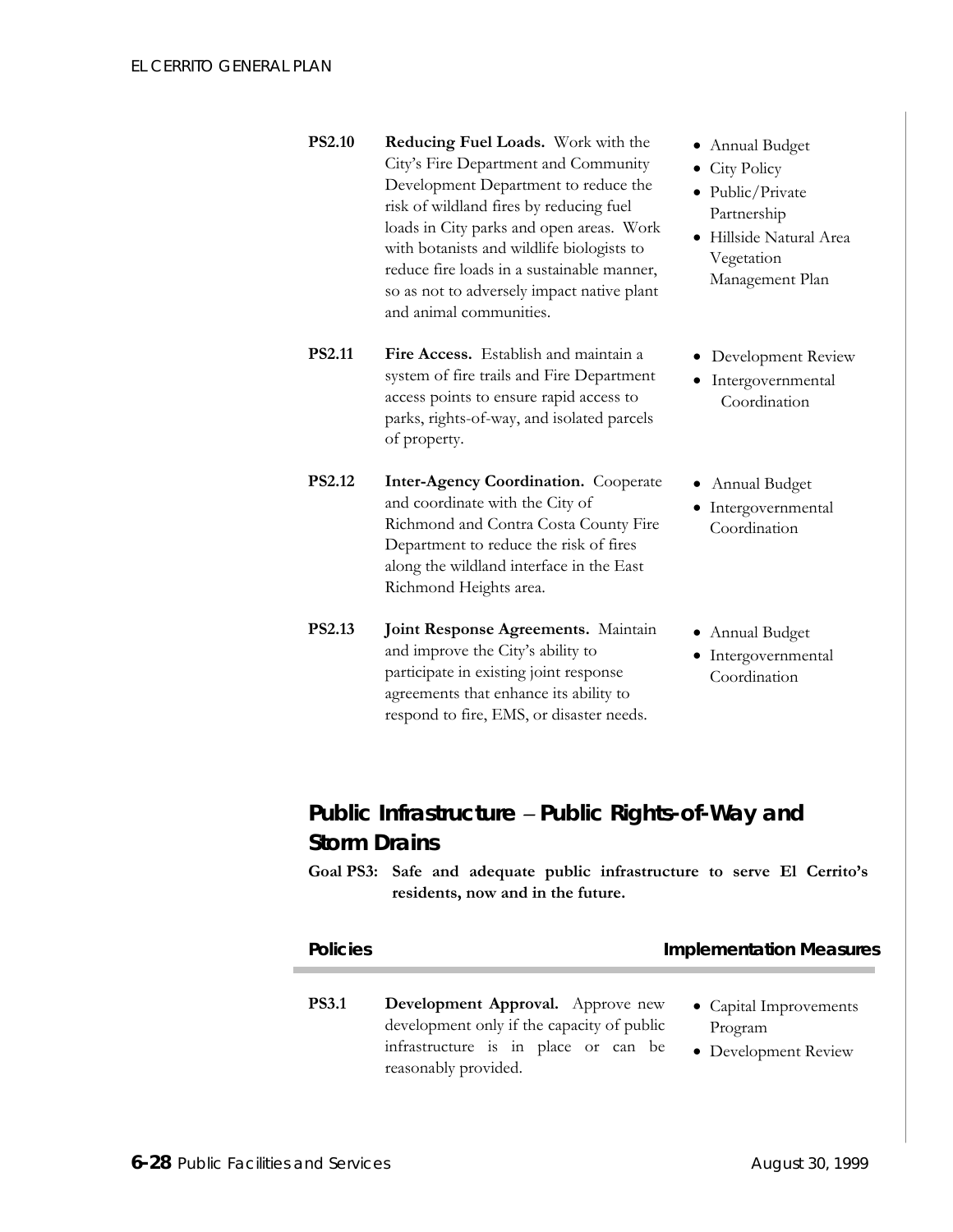- **PS3.2 Fair-Share Cost Allocations.** Require future development to pay its fair share of purchasing rights-of-way and of financing needed improvements for existing and future public infrastructure.
- **PS3.3 Upgrading Infrastructure.** Upgrade public infrastructure that experiences deterioration or obsolescence.
- **PS3.4 Capital Improvement Program.**  Coordinate future capital improvement expenditures for public infrastructure with the City's long-range capital improvement program.
- **PS3.5 Coordination with Service Providers.**  Coordinate and work with other service providers, including EBMUD, the Stege Sanitary District, the East Bay Sanitary Company, Contra Costa County, CalTrans, BART, AC Transit, and the East Bay Regional Park District to ensure adequate and safe public infrastructure to serve existing and planned development in the community.
- Development Review
- Traffic Impact Fee
- Capital Improvements Program
- Capital Improvements Program
- Annual Budget
- Capital Improvements Program
- Intergovernmental Coordination

# *Storm Drains*

**Goal PS4: An adequate storm drainage system to serve existing and future planned development** 

| <b>Policies</b> |                                                                                                                                                                                                               | <b>Implementation Measures</b>                                        |
|-----------------|---------------------------------------------------------------------------------------------------------------------------------------------------------------------------------------------------------------|-----------------------------------------------------------------------|
| <b>PS4.1</b>    | <b>Monitoring Storm Drain Needs.</b><br>Monitor and assess the need for storm<br>drain system improvements at regular<br>intervals to ensure adequate system<br>capacity and proper long-term<br>functioning. | • Capital Improvements<br>Program<br>• Annual Budget                  |
| <b>PS4.2</b>    | <b>Creek Restoration.</b> Seek funding<br>opportunities from State and federal<br>agencies and from non-profit foundations<br>for urban creek restoration efforts.                                            | $\bullet$ Grant Funds<br>• Riparian and Stream<br>Restoration Program |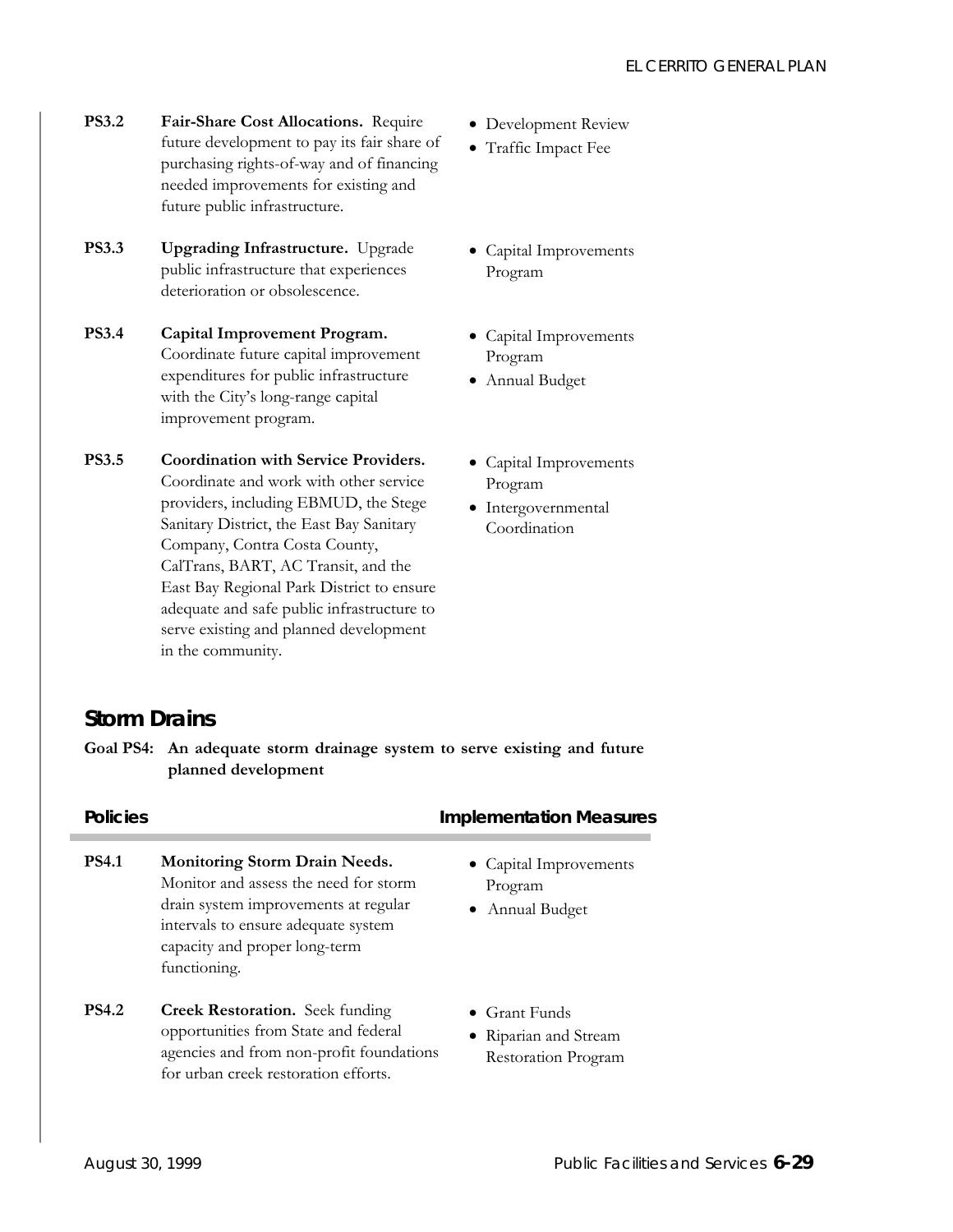# *Recycling*

**Goal PS5: A system that minimizes the City's generation and disposal of solid waste materials by providing an adequate and integrated waste management program and related facilities to serve existing and future planned development.** 

| <b>Policies</b> |                                                                                                                                                                                                                                                                                                         | <b>Implementation Measures</b> |  |
|-----------------|---------------------------------------------------------------------------------------------------------------------------------------------------------------------------------------------------------------------------------------------------------------------------------------------------------|--------------------------------|--|
| <b>PS5.1</b>    | <b>Monitoring Recycling Needs.</b> Monitor<br>and assess the City's recycling collection<br>program, the green waste collection<br>program, and the operations of the<br>Recycling Center at regular intervals to<br>ensure an adequate, integrated, state-of-<br>the-art approach to waste management. | Annual Budget<br>City Policy   |  |
| <b>PS5.2</b>    | Funding Opportunities. Seek funding<br>opportunities from State, federal, and<br>non-profit foundations for maintaining<br>and/or upgrading the waste management<br>program and the Recycling Center.                                                                                                   | $\bullet$ Grant Funds          |  |
| <b>PS5.3</b>    | Coordination with Other Agencies.<br>Coordinate and work with the East Bay<br>Sanitary Company and the West Contra<br>Costa Integrated Waste Management<br>Authority to maintain a convenient, cost-<br>effective, fee- and rate-supported waste<br>management program.                                 | $\bullet$ City Policy          |  |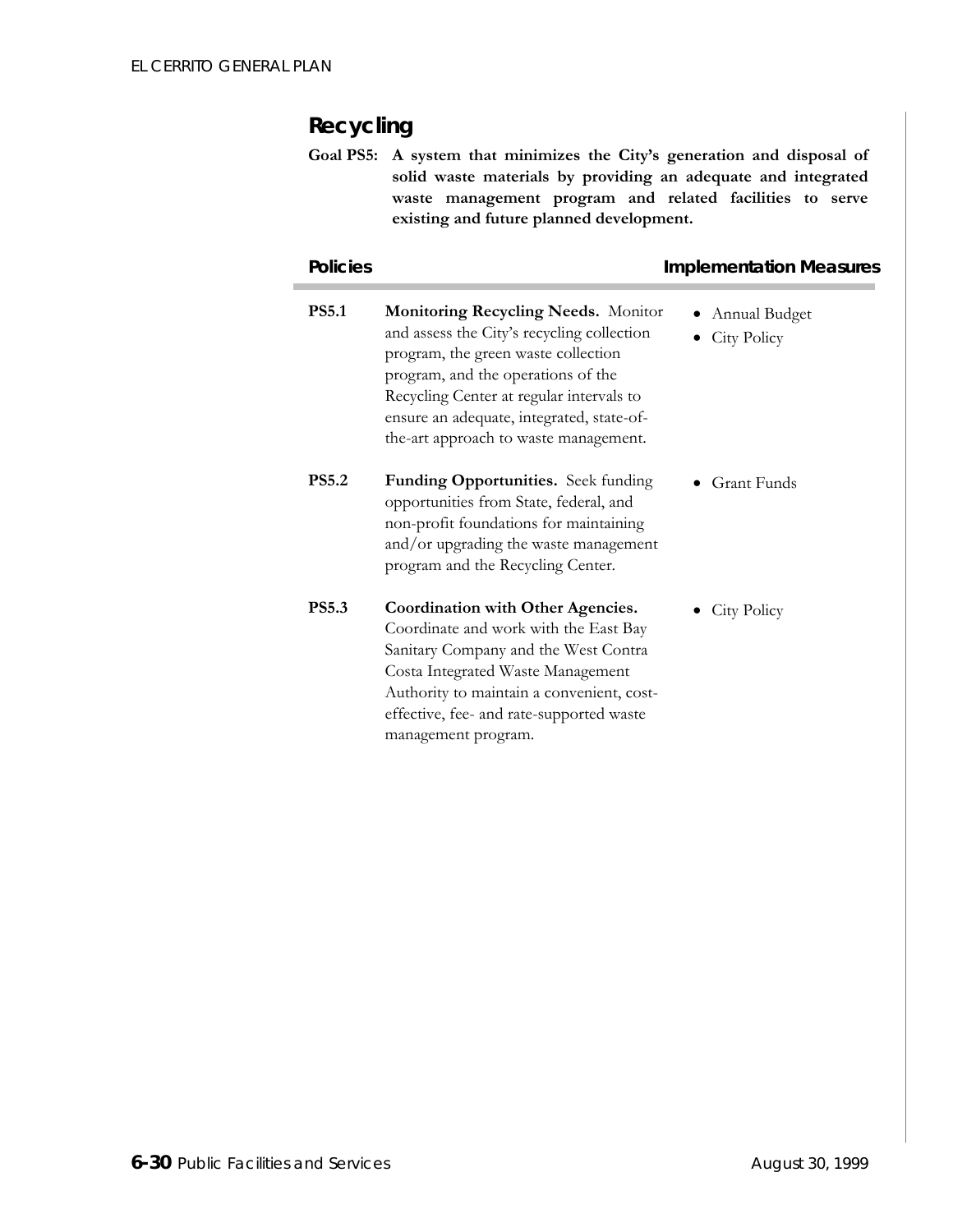# **IMPLEMENTATION**

The following is a summary of the major tools available to the City for implementation of the policies of this chapter, Public Services and Facilities.

## **1. Annual Budget**

The annual budget should provide adequate funds for community facilities, infrastructure, and services. In particular, it should place a high priority on the inspection and maintenance of recreational facilities, especially on ensuring the safety of these facilities. Once the existing problems of deferred maintenance are corrected, it should be avoided because it inevitably leads to higher costs.

## **2. Asset Replacement Fund**

The City should create an asset replacement fund such that City facilities can be brought up to current code specifications. Funding could include general fund reserves, state grants for seismic upgrades, and voter-approved special taxes. An initial goal of \$3 million for the Asset Replacement Fund would allow for the code upgrades and would delay the need for facility replacement in the near term. In addition, the City should make annual contributions to the asset replacement fund equal to between 3 and 5 percent of the total replacement cost of all major civic facilities so that they can be rebuilt or significantly renovated within 20 to 30 years.

### **3. Bicycle Master Plan**

More information about a Bicycle Master Plan is contained in Chapter 5, Transportation and Circulation.

### **4. Capital Improvements Program**

The Capital Improvement Program (CIP) is a compilation of the capital improvements planned for construction over the next five years in El Cerrito. It includes cost estimates, the phasing of specific improvements and associated costs and methods with which specific improvements will be financed. The City should continue to conduct annual reviews of the CIP and add civic and public facilities as funding sources are identified. The CIP should provide a systematic set of priorities for non-operating expenditures such as major facility restoration and upgrades, as well as any new parks and recreation, community, and infrastructure facilities that might be needed to meet level of service standards. Priority should be on ensuring public safety.

## **5. City Policy**

The City can undertake several of its implementation measures by making changes in its internal operating policies, assuming these changes would be within budget limits.

## **6. City Project Design**

When the City designs facilities or is a participant in a project, it should ensure that the design is consistent with the policies in this Plan.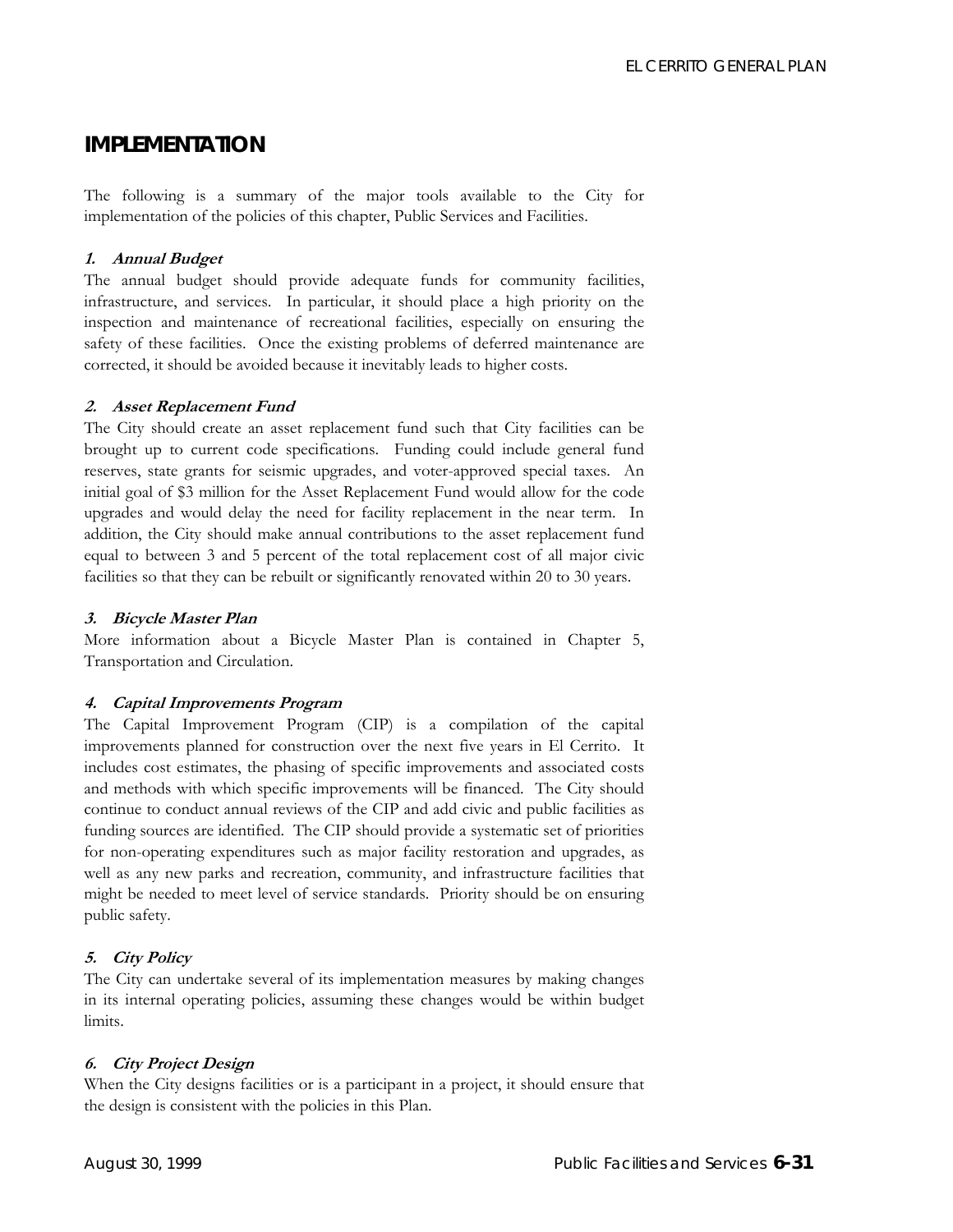#### **7. Development Review**

The City should assess the impact of new development on the demand for services, public facilities, and infrastructure and should implement mitigation measures and other mechanisms to help finance needed improvements. In particular, projects should be evaluated for their potential impacts on parks and recreation facilities, the resources of the project site relative to the park and recreation needs of the community, their compliance with the requirements for on-site open space and recreational facilities. The City's development regulations (zoning) should provide for an incentives program that would offer benefits to developers in exchange for the provision of community facilities. The City should also assess the public safety features of the design of proposed development projects. All projects, including public-sponsored projects, should be reviewed for consistency with the General Plan as early as possible in order to minimize wasted effort on projects deemed not to be in conformance.

### **8. Education Programs**

The City should promote education programs that heighten awareness of important local habitats and the need for their protection.

### **9. Fire Hazard Reduction Program**

The City, in cooperation with the California Department of Forestry (CDF) and East Bay Regional Park District, should review and update, when required, the Fire Hazard Reduction Program that establishes standards for vegetation management and provides guidelines for property owners located within the Very High Fire Hazard Severity Zones (VHFHSZ) (Title 8, Section 8.30.010 El Cerrito Municipal Code (See Figure 12)), including fuel reduction and creation of fuel breaks along property lines and adjacent to structures.

## **10. Grant Funds**

The City should continue to identify, evaluate, and, where appropriate, apply for available grants. A variety of State and Federal programs grant local governments funds for developing local park and recreation facilities. Grant funds also may be available for creek restoration projects, especially given they provide a drainage function. The City should seek funding opportunities, such as State grants for seismic retrofitting, as well as foundation grants to complete an upgrade, expansion, and seismic retrofit for the Public Safety Building. The City should determine whether grant funds are available from federal or state sources to upgrade the waste management system and recycling center, and implement street beautification programs.

### **11. Hillside Natural Area Vegetation Management Plan**

The City should continue to implement the Hillside Natural Area Vegetation Management Plan and update the plan as required.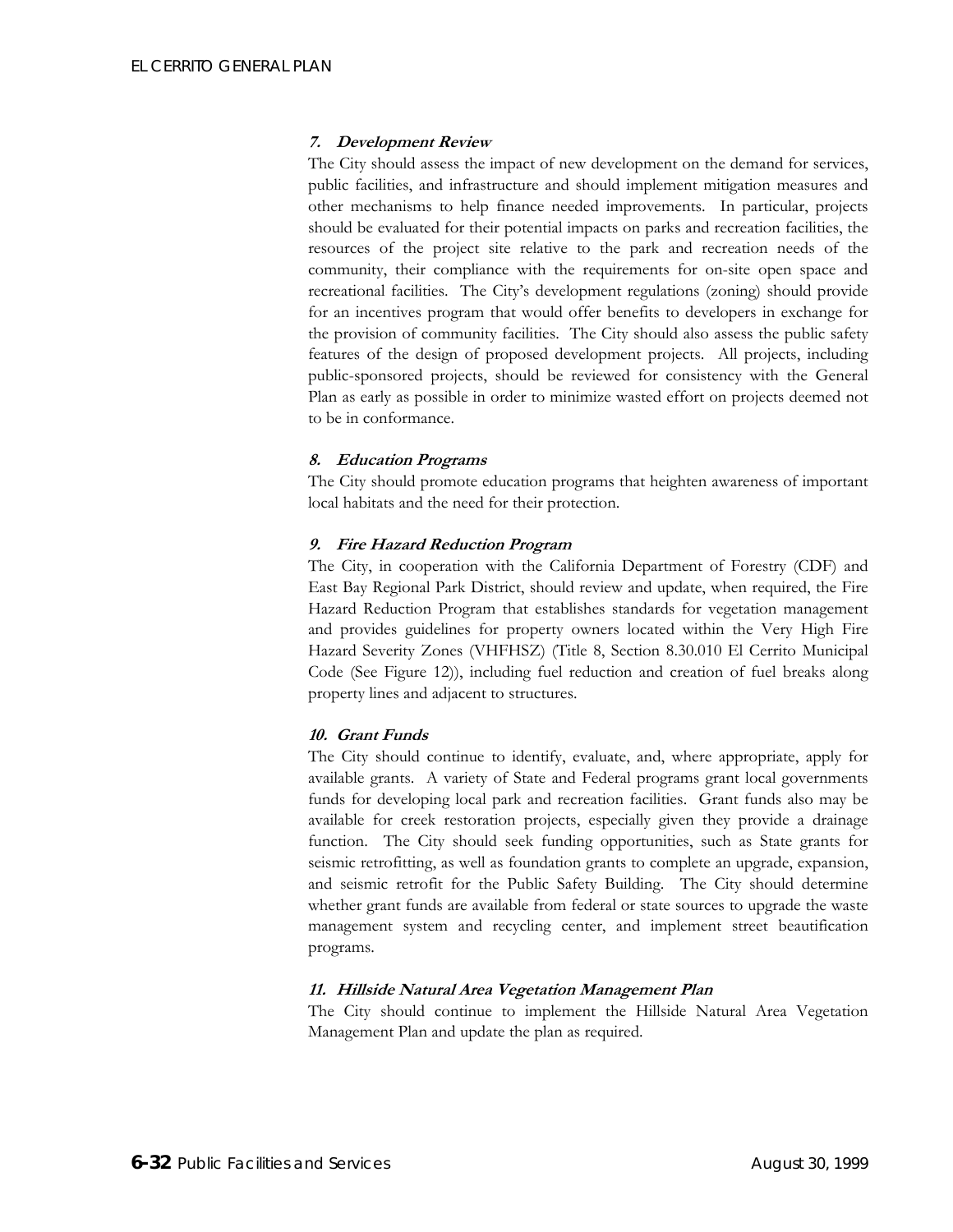### **12. Impact Fees**

The City should initiate an impact fee study to help determine whether it would be beneficial to establish impact fees to fund community buildings and other civic facilities.

## **13. In-lieu Fees**

The City should consider the adoption of in-lieu fees, consistent with the applicable state laws, for funding parks and recreational facilities.

### 14. Intergovernmental Coordination

The City should continue to coordinate with the West Contra Costa Unified School District, other cities, Contra Costa County, East Bay Regional Park District, and other agencies on the provision of adequate park and recreation facilities to serve the residents of El Cerrito. These agencies should cooperate in studies of matters pertaining to open space and environmental resource protection. The City should ensure that government agencies observe all requirements for referral of projects to other agencies prior to approval. The City should continue to coordinate with other jurisdictions and agencies to obtain the use of other additional community facilities for its residents. Government Code Section 65401 authorizes the City Council to obtain lists of all capital improvements planned by public agencies in the City. These proposed capital improvements must be consistent with the General Plan. As part of its annual review of the Capital Improvement Program, the City should include a Section 65401 review, listing all capital improvement projects proposed by other jurisdictions during the following year and making a finding relative to the consistency of each project with the General Plan. As part of the effort to maintain high-quality services and implement the General Plan, the City should maintain an effective liaison with the districts and agencies that influence public facilities and services.

## **15. Open Space Acquisition Priorities**

The City should review potential open space and establish priorities for acquisition by the City or by other agencies, or protection through other means. High priority will be given to biologically sensitive and visually prominent lands that seem most at risk from development. Conduct an inventory of unique natural areas, important wildlife habitats, and areas suitable for nature study, particularly near schools.

### **16. Open Space Consolidation**

Open space received through dedication that is adjacent to East Bay Regional Park District property lands should be offered to the Park District.

### **17. Open Space Funding**

The City should identify funding sources for acquisition and ongoing maintenance for public open space lands.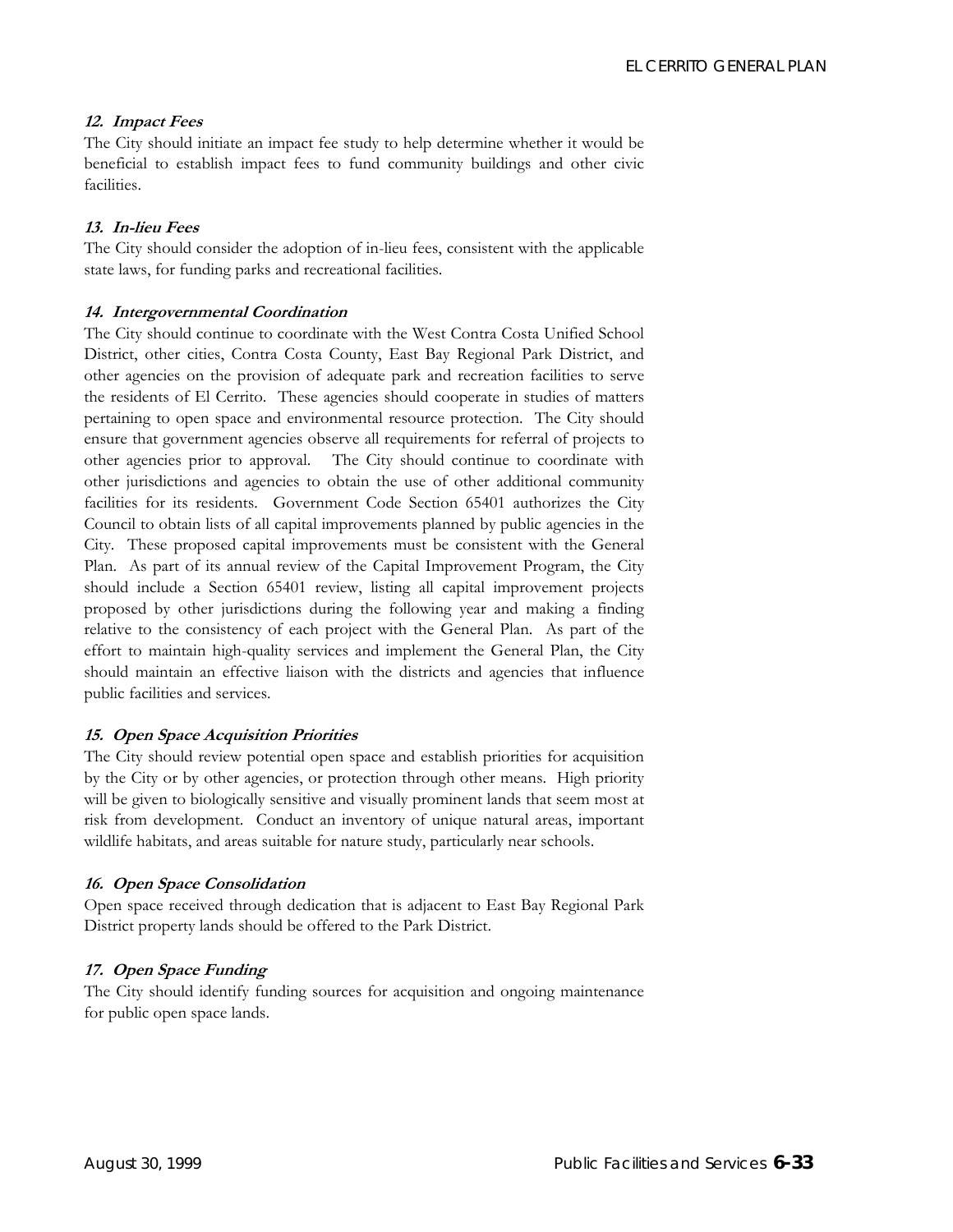#### **18. Open Space Preservation Program**

The following means will be considered for preserving open space resources, in order of priority: (1) private development review process; (2) public-private partnerships; and lastly, (3) public funds. Possible means are described below.

#### *Private Resources:*

- a. Require permanent dedication of open space areas with high habitat, visual, recreational or archaeological values as a condition of development. These lands should be owned and maintained by homeowner associations unless they are appropriate for use as trails or other public-access uses.
- b. Use visual or public-access easements and building setbacks to protect open space resources while allowing development on private parcels.
- c. Encourage development to be compact and clustered in order to protect areas with high open space values.
- d. Encourage grants and donations of undeveloped property with high openspace values from private individuals or organizations.
- e. Encourage private, non-profit, and other public agencies to acquire and maintain undeveloped land for open space preservation. These methods are preferred over the use of city funds for acquisition.

#### *Public-Private Partnerships:*

- a. When parcels on planned trail corridors are developed, require the developer to construct the portion of the trail crossing the parcel as one of the conditions of development.
- b. Work with organizations such as the Urban Creeks Council, Trust for Public Lands, East Bay Regional Park District, Nature Conservancy, Coastal Conservancy, and other cities and counties to perform creek restoration and other tasks related to open space.

#### *Public (City) Funds:*

a. Prioritize parcels with high habitat, visual, archaeological or recreational values for purchase by the City if funds become available.

#### **19. Public Access Program**

The City should identify which portions of open space areas can be made accessible to the public and which portions should be off limits to protect the natural features of the area.

#### **20. Public Facilities Fee**

The City should consider adopting a citywide public facilities impact fee ordinance, under the requirements of the applicable laws, to fund new community and public facilities, including public safety facilities, required to serve new residents and employees in the City.